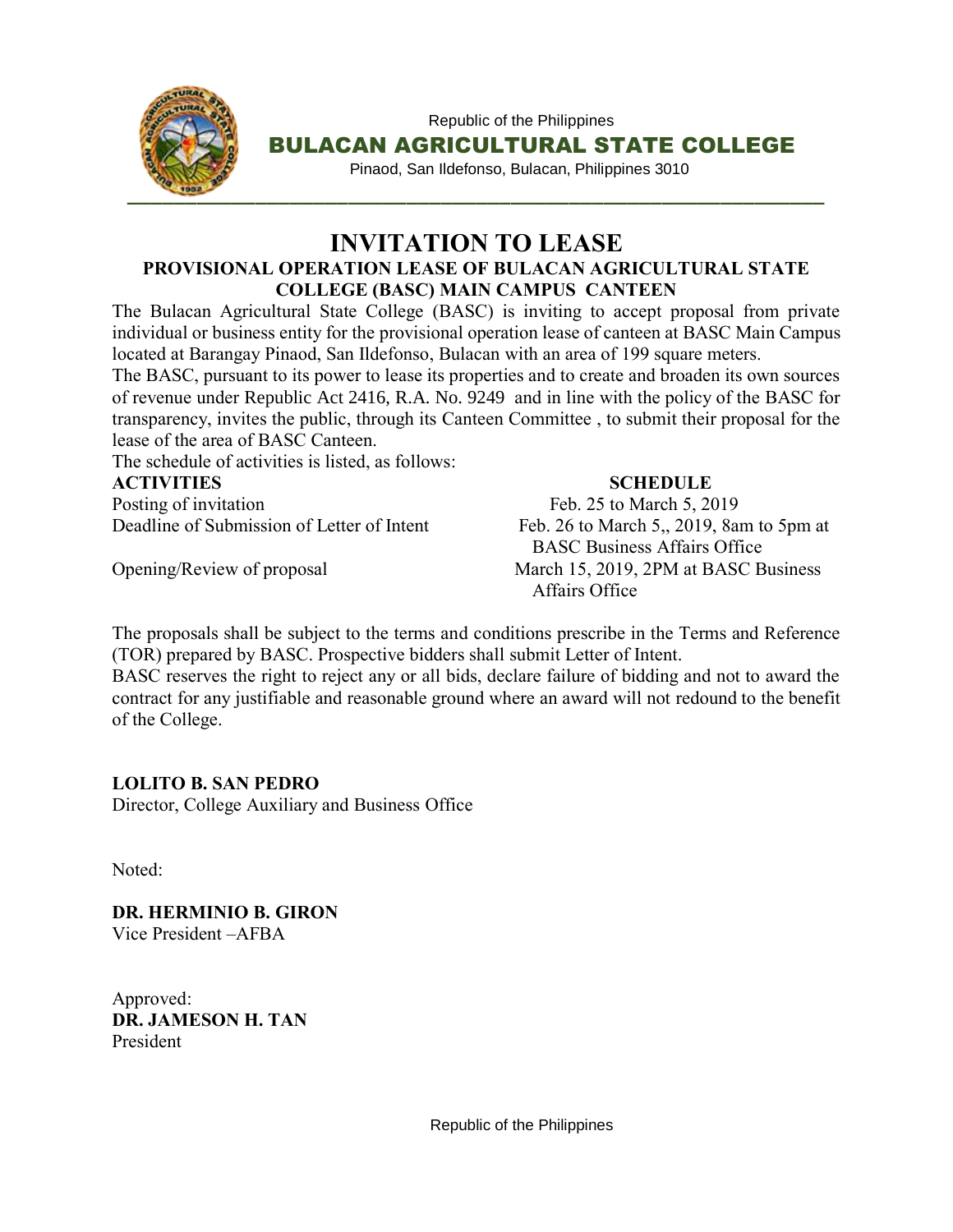# BULACAN AGRICULTURAL STATE COLLEGE

Pinaod, San Ildefonso, Bulacan, Philippines 3010

#### **TERMS OF REFERENCE FOR THE PROVISIONAL OPERATION LEASE OF BULACAN AGRICULTURAL STATE COLLEGE MAIN CAMPUS CANTEEN**

#### SIGNATURE OF THE BIDDER'S AUTHORIZED REPRESENTATIVE **FOREWORD**

This Terms of Reference (TOR) describe the procedures that will be followed in connection with the lease of BASC Canteen. Prospective Lessee shall submit their proposals. BASC reserves the right to amend or supplement the TOR at any time prior to the submission of proposal.

# **SECTION I BACKGROUND**

#### **The College**

The Bulacan Agricultural State College is inviting interested parties for comparative proposal for competitive challenge for the Contract over the lease area of BASC Main Campus Canteen. The area to be lease is 199 square meters.

The overall objective of the contract is to increase access to quality and affordable food for the students of Bulacan Agricultural State College.

# **SECTION II INSTRUCTION TO BIDDERS**

#### **1. Scope of Proposal**

1.1. BASC wishes to receive Proposal from Lessee for the lease of BASC Main Campus Canteen.

#### **2. Items of Proposal**

2.1. The items of Proposal for the lease area shall be the following:

#### **Items of Bid**

#### **Minimum Requirement**

a. Monthly Provisional Operation Lease Rental (MPOLR)

#### **3. Contents of the Terms of Reference (TOR)**

3.1. The TOR consists of Sections I to V which include all the Sections indicated below, and should be read.

#### **Section I. Background**

**Section II. Instruction to Bidders**

**Section III. Technical Specifications**

**Section IV. Sample Forms**

#### **Section V. Contract Agreement**

3.2. Bidders should note that BASC will only accept proposal from lessee that have submit Letter of Intent from the Office of the College Auxiliary and Business Affairs located at the Business Affairs Office, BASC Main Campus .

3.3. The lessee is expected to examine all instructions, forms, terms, and specifications in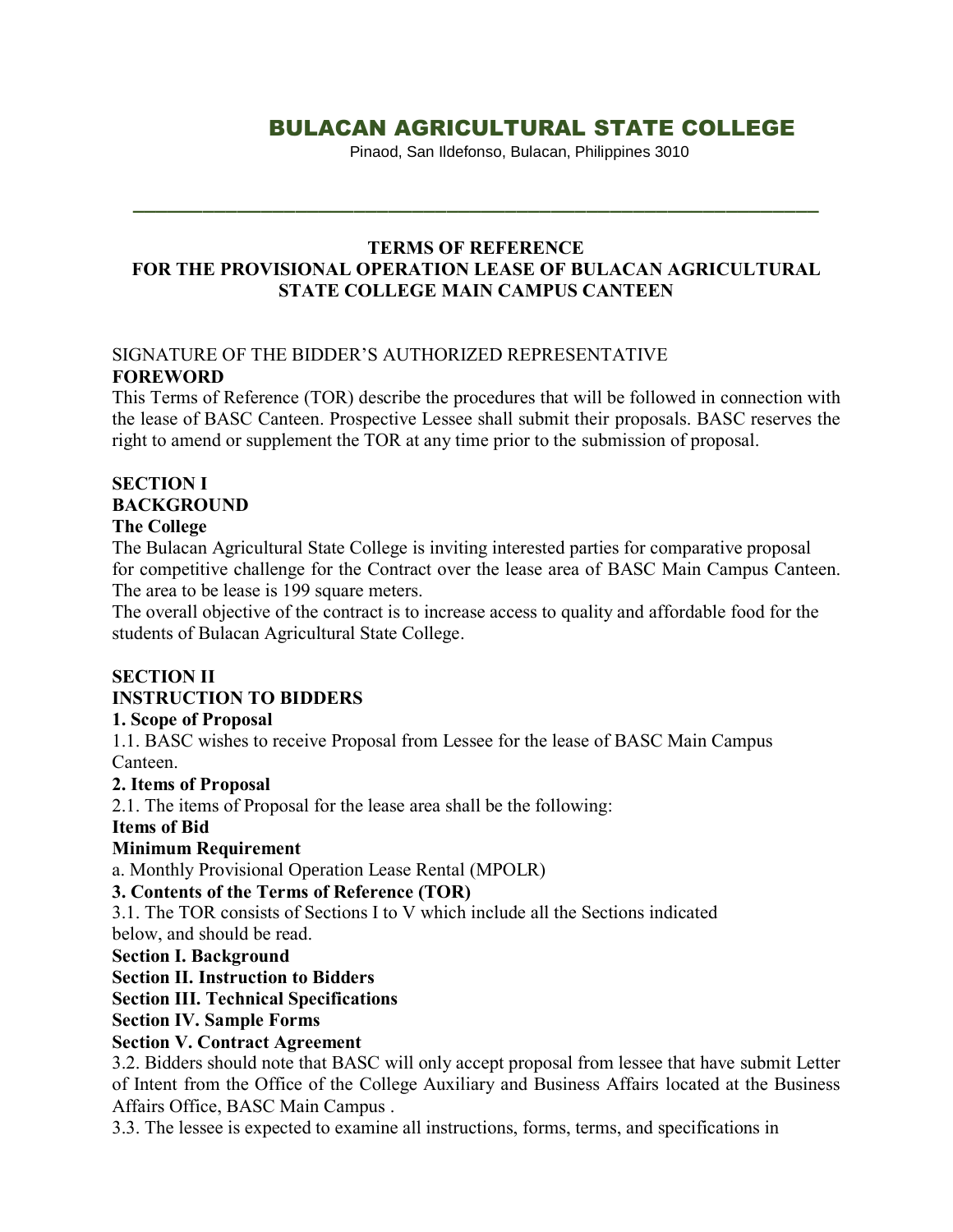the TOR. Failure to furnish all information or documentation required in the TOR shall result in the rejection of the proposal and the disqualification of the Lessee.

### **4. Deadline for Submission of Bids**

Proposal must be received by the Auxiliary and Business Affairs Office (ABAO) at BASC Main campus on March 5, 2019 2PM.

### **5. Process to be Confidential**

The Members of the College Canteen Committee, are prohibited from making or accepting any kind of communication with any bidder regarding the evaluation of their proposal until the issuance of the Contract Agreement.

# **6. Documents comprising the Technical Proposal**

6.1 The proposal shall contain the following documents:

(a) Term of Reference (TOR) signed on each page by the authorized representative and signatory

(b) Affidavit of site inspection

(c) Manpower requirements and technical specs of the equipment.

7.1 The Financial Proposal shall contain the following:

# **8. Bid Submission: Technical and Financial Proposals**

8.1 The Bidder shall submit their Bids through their authorized representative using the appropriate Bid Forms on the deadline for the Submission and Opening of Bids and in one sealed envelope and addressed to the ABAO; the envelope containing the Technical Proposal of the Bid and the Financial Proposal of the Bid.

8.2 The bidder shall submit one (1) original and one (1) copy of the Technical Proposal and Financial Proposal.

8.3 The Bidder shall bear all costs associated with the preparation and submission of its Bid and BASC shall not be responsible or liable for those costs, regardless of the conduct or outcome of the bidding process.

### **9. Sealing and Marking of Bids**

9.1 The Documents shall contain one (1) original set and one (1) set of certified true copies of the original signed and sealed. The Financial Proposal shall contain one (1) original set and one (1) set of certified true copies of the original signed and sealed.

9.2 All envelopes shall:

(a) contain the Project name in capital letters;

(b) bear the name and address of the Bidder in capital letters;

(c) be addressed to the Auxiliary and Business Affairs Office;

(d) bear the Project Title: PROVISIONAL OPEATION LEASE FOR BASC MAIN CAMPUS CANTEEN; and

(e) bear a warning "DO NOT OPEN BEFORE…" the date and time for the opening of Bids.

9.3 If envelope is not sealed and marked as required, BASC will assume no responsibility for the misplacement or premature opening of the Bid.

### **10. Deadline for Submission of Bids**

Bids must be received by the OABA at the OABA Office, BASC Main Campus on March 5 2019, not later than 2:00 pm.

### **11. Evaluation and Comparison of Bids**

11.1 The Highest result in the evaluation shall be adopted in the determination of the Highest Calculated Bid. The highest percentage of bid with the highest sum of Monthly Provisional Operation Lease .

# **12. Award Criteria**

12.1 The highest calculated bid is the bid with the highest sum of Monthly Provisional Operation Lease .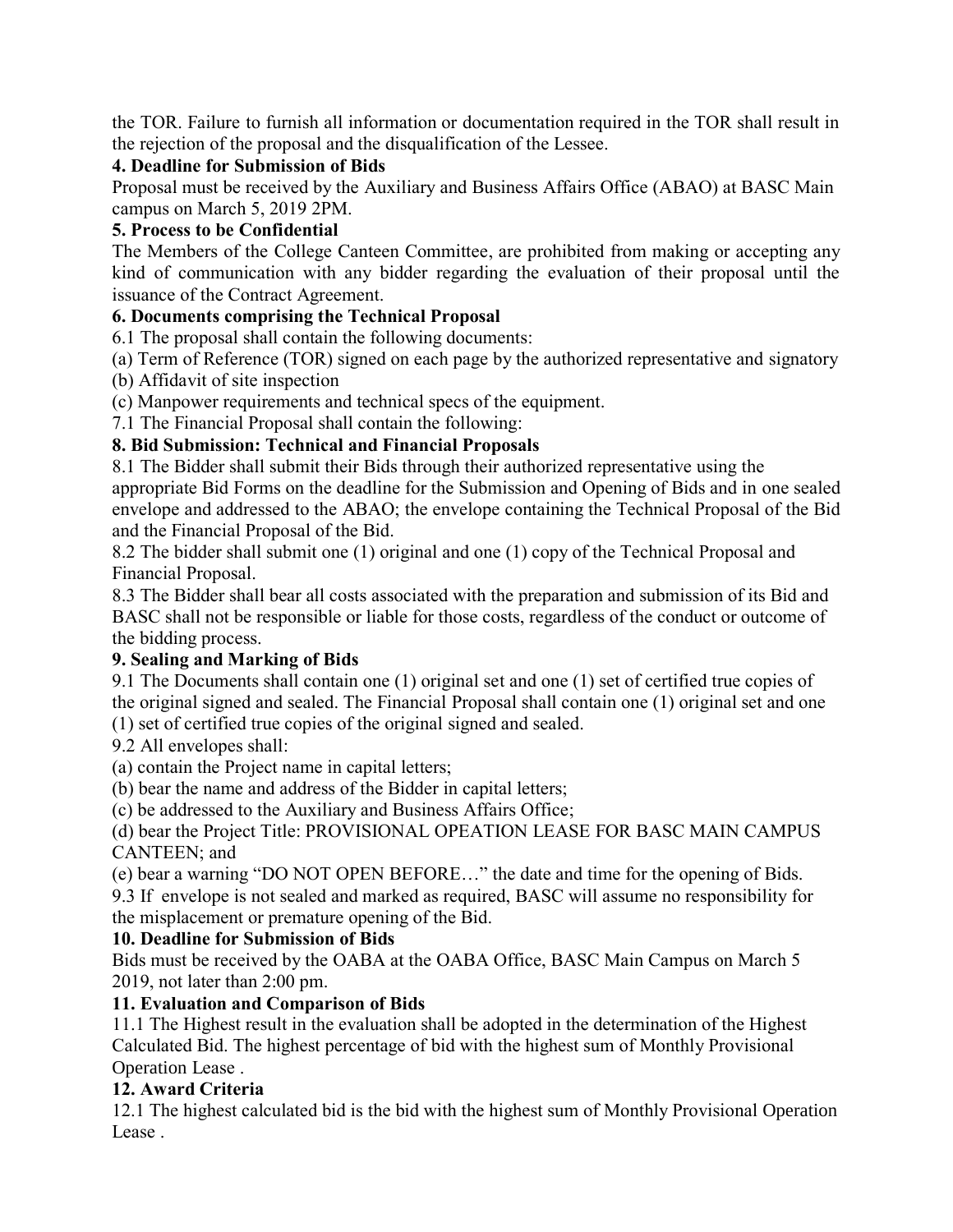12.2 BASC shall issue the NOA to the Bidder whose Bid has been determined to be responsive and eventually determined to be the Highest Calculated Responsive Bid.

12.3 In case of a tie in the highest calculated bid, a tie-breaking process shall be conducted in accordance with applicable government procedures.

### **13. Notice of Award**

13.1 Prior to the expiration of the period of Bid validity, BASC shall notify the successful Bidder in writing that its Bid has been accepted, through a Notice of Award (NOA) received personally or sent by registered mail or electronically, receipt of which must be confirmed in writing within five (5) days from receipt by the successful Bidder and submitted personally or sent by registered mail or electronically to BASC.

13.2 Upon the issuance of the NOA to the successful Bidder, BASC shall promptly notify each unsuccessful Bidder of the fact of award to the successful Bidder.

### **14. Signing of the Contract Agreement**

14.1 Upon issuance of the NOA, BASC shall furnish the copy of Contract Agreement to the Lessee, which has been provided in the TOR, incorporating therein the Lessee's Proposal.

14.2 Within five (5) calendar days from receipt of the NOA, the successful lessee shall sign and date the Contract Agreement and return it to BASC.

# **SECTION III**

# **TECHNICAL SPECIFICATIONS**

BASC intends to seek investors who will lease, develop, operate and manage for a provisional period of nine (9) months.

# **1. MONTHLY PROVISIONAL OPERATION LEASE RENTAL**

Monthly Provisional Operation Lease (MPOL) shall be **FIVE THOUSAND PESOS (P5,000.00)** to be paid by the concessionaire to the cashier's office very seventh day of the following month plus 5% penalty based on the outstanding balance per month for every delayed payments excluding the water and electricity bills.

(a)**Term of Contract:** nine (9) months.

(b) **Advance Lease Payment**, equivalent to one (1) month of the proposed MPOL.

# **3. SCOPE OF WORK**

In accordance with the project objectives, the prospective bidder shall undertake the following tasks:

### **Obligation of the Lessee:**

- 1. Provide food to the Student, School Employees and visitors at reasonable rates.
- 2. Ensure the exclusivity of the contract awarded to it, and shall not transfer or sublet the contract or any space allocated to it.

3. Provide and maintain furniture, fixture and equipment needed for the operation of the canteen:

- Tables
- Chairs
- Exhaust fan
- Ceiling fan
- Aircon

4. Maintain the cleanliness and sanitation of the canteen and premises such as the following;

- a. Kitchen;
- b. Cooking wares;
- c. Dining areas;
- d. Equipment and utensils;
- e. Tables and chairs;
- f. Lavatory and lavatory supplies;